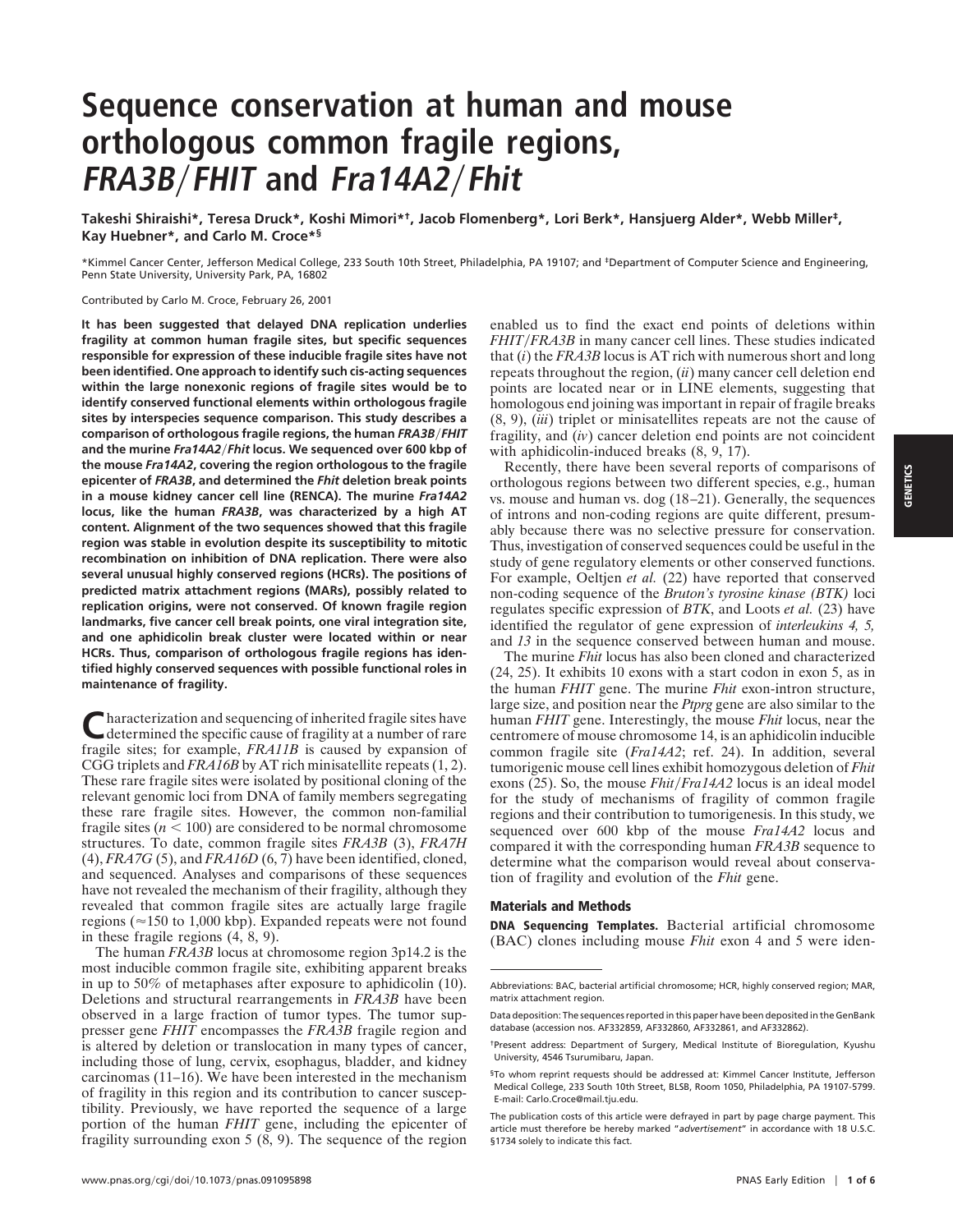

**Fig. 1.** The genomic structure of human and mouse *Fhit* loci. The top line indicates the position of known landmarks and exons. The gray box is the region sequenced in this study, which is covered by six BAC clones. The asterisk indicates the location of sequence corresponding to mouse *Fhit* exon 3.

tified by screening of a mouse BAC library by PCR amplification with primer pairs specific for exons 4 and 5. Overlapping BACs in intron 4 were identified by using the BAC end library database  $(http://www.tigr.org/tdb/bac-ends/mouse/$ bac\_end\_intro.html). Positions of BACs within the mouse *Fhit* gene are shown in Fig. 1. These BACs were obtained from Research Genetics (RPCI-145C4, RPCI-331I7, CITB-228L5, RPCI-255P3, RPCI-258D17, CITB-225H3, RPCI-409H24, CITB-167E2, RPCI-197H24, RPCI-19O13 and RPCI-223O23; mouse BAC library, Research Genetics, Huntsville, AL).

BAC DNA was prepared by PSAI BAC DNA isolation kit (Princeton Separations, Adelphia, NJ) according to the manufacturer's protocol. Shotgun libraries of these BACs were constructed, sequenced, and assembled as previously described (8).

**Computer Analysis of Sequence.** To search for other genes in this region, the final sequence was analyzed by using the GENEFINDER (26) and GENESCAN (27) programs. In addition, sequence homology searches were carried out against the GenBank and expressed sequence tag (EST) databases by the BLASTN and TBLASTN programs (28).

For the large-scale comparison between human *FRA3B* and mouse Fra14A2, we used the PIPMAKER computer program  $\frac{http://}{$ bio.cse.psu.edu/pipmaker/; ref. 29). To identify highly conserved regions, we used strong hit computer program (http://bio.cse. psu.edu/pipmaker/tools.html). Repetitive elements were analyzed by the REPEATMASKER computer program  $(\text{http://ftp.genome.})$ washington.edu/cgi-bin/RepeatMasker). We predicted the matrix attachment regions (MAR) by MAR FINDER (http://www.ncgr.org/ MarFinder/; ref. 30). The human and mouse sequences used in our analysis, along with annotations and detailed results, can be obtained at the website http://bio.cse.psu.edu/.

**Inverse PCR.** We performed inverse PCR, as previously described (9, 31), to determine the deletion end points within the *Fhit* gene of RENCA cells, a cell line established from a primary carcinogeninduced renal cell carcinoma isolated from a BALB/c mouse.

## **Results and Discussion**

**Sequence of the Fra14A2**y**Fhit Region from Exon 3 to Intron 5.** The organization of this locus and the location of the BACs containing sequences from the *FHIT* gene are diagrammed in Fig. 1. Shotgun sequencing was performed for the region encompassing mouse *Fhit* exons 3, 4, and 5. Sequence fidelity was confirmed by amplification of identical sequence fragments from mouse DNA templates. The complete finished sequence of 612

kbp was submitted to GenBank (accession nos. AF332859, AF332860, AF332861, and AF332862). Several studies reported that human *FRA3B* is characterized by high AT content and repetitive elements distributed throughout  $(8, 9)$ . GC content of the mouse and human *Fhit* regions thus far sequenced were 35.1% and 38.9%, respectively. Although there have been suggestions of other genes in this region (32), homology searches and gene prediction program analyses did not reveal putative genes aside from *Fhit* exons 3, 4, and 5.

**Comparison of Human FRA3B and Mouse Fra14A2 Sequences.** We Compared 600 kbp of the murine *Fra14A2* and human *FRA3B* regions to analyze the sequence homology and distribution of repetitive elements. A dot plot (Fig. 2) shows the nearly linear



**Fig. 2.** Dotplot comparison of human and mouse *Fhit*sequence. This plot was made by the advanced PIPMAKER program, which also eliminated the repetitive elements. The arrows on horizontal and vertical axes indicate the positions of matrix attachment regions, predicted by MAR FINDER in human and mouse sequences. Note that the almost linear pattern of dotplot means that there were many conserved regions in conserved positions and that the MAR positions were different in mouse and human sequences.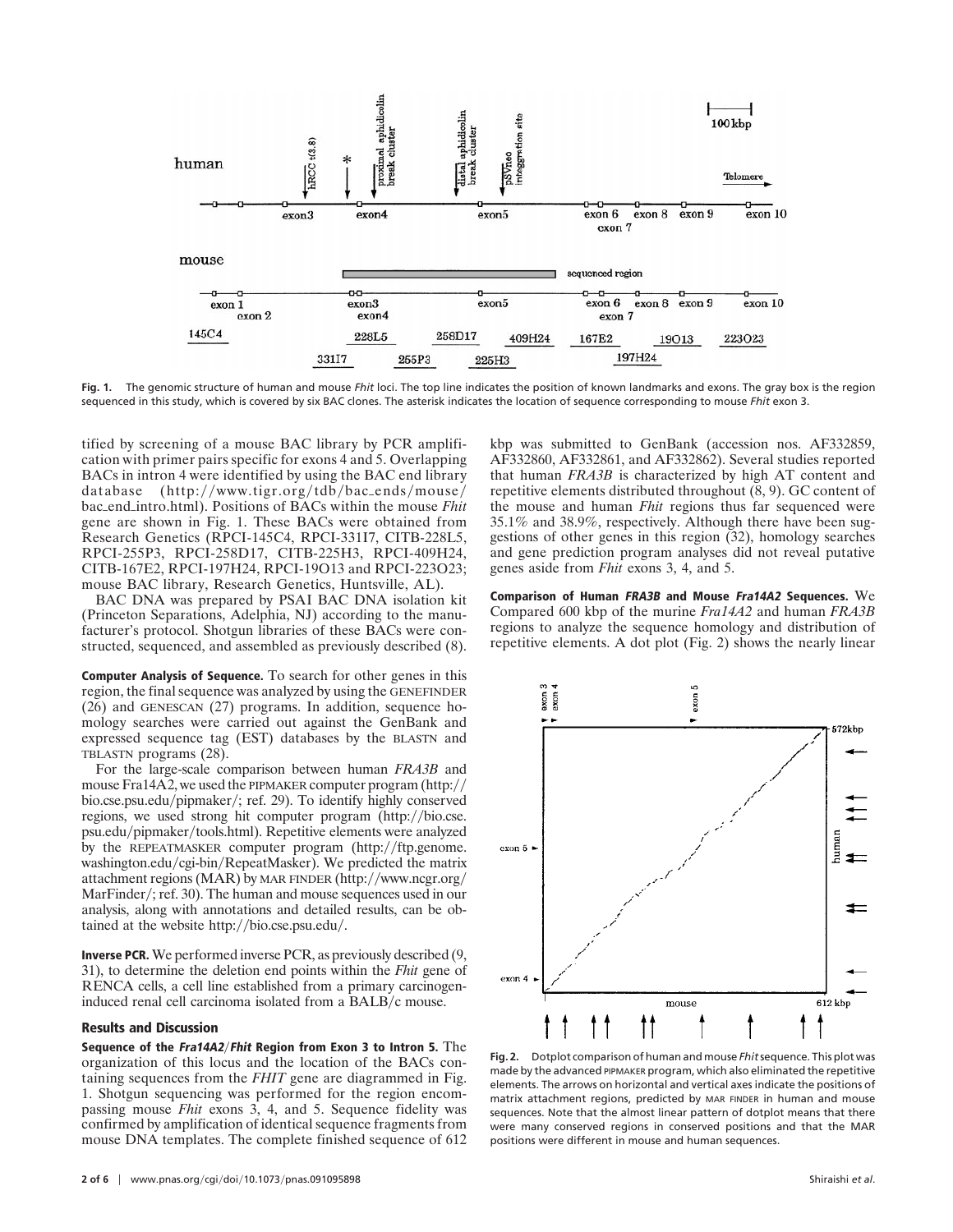

**Fig. 3.** Alignment and landmarks. (*A*) The relation between landmarks of this region and conserved regions. Red, gray, and dark green bars indicate the positions of break points of cancer cell lines, *FHIT* gene exons, and aphidicolin break cluster or integration sites, respectively. Green zones are the regions aligned with mouse sequence, and blue zones are HCRs. (*B*) Percent identity plots in 20 kbp of the human sequence around exon 5. The top line shows the position of repeats (by REPEATMASKER) and several land marks. The gray zone is the region of *FHIT* exon 5, and the blue zones are HCRs. Note that *FHIT* exon 5 (coding exon) was 85% homologous to mouse sequence and that two landmarks, pSVneo integration sites and LS180a break point, are located within or near HCRs.

pattern obtained by plotting human and mouse sequence. The weight percent identity was  $72.6\%$ , calculated by  $\Sigma CiFi/N$ , where *Ci* is the length in base pairs of each individual aligned sequence, *Fi* is percent identity of the aligned sequence, and *N* is total number in base pairs of compared sequence, as described previously (22).

To visualize the small conserved regions in more detail, we analyzed the sequence by the advanced PIPMAKER program. This program transformed the alignment into percent positional identity plots (Pips) in the two sequences. Fig. 3*A* shows the positions of aligned regions over the entire sequence. The portion of region aligned by this program was 55.8%. Fig. 3*B* shows the PIPMAKER plots around exon 5. Human *FHIT* exon 5 (coding exon) was  $85\%$  homologous to mouse exon 5, and there were many homologous regions around exon 5.

To assess the relative degree of conservation of this region, we analyzed the *CFTR* (cystic fibrosis gene) region. This region has low GC content, contains one gene, and is not fragile. The degree of conservation in these two regions is remarkably similar, except that the human sequence is shorter than the mouse around *FHIT*, and longer than the mouse around *CFTR* (Table 1). This result may suggest the low GC content of the two regions, *CFTR* and *FHIT*, as the basis for possibly spurious matches throughout the region, a possibility that will require further study.

#### **Table 1. Comparison between** *FHIT* **region and** *CFTR* **region**

|                              | <b>FHIT</b> | <b>CFTR</b> |
|------------------------------|-------------|-------------|
| Region of human, bp          | 571992      | 422439      |
| Region of mouse, bp          | 610791      | 357088      |
| <b>GC</b> contents           | 38.4%       | 37.4%       |
| Aligned portions in human    | 55.8%       | 48.7%       |
| Aligned portions in mouse    | 50.5%       | 55.2%       |
| Putative insertions in human | 25.0%       | 31.9%       |
| Putative insertions in mouse | 31.5%       | 21.9%       |

**GENETICS**

**GENETICS**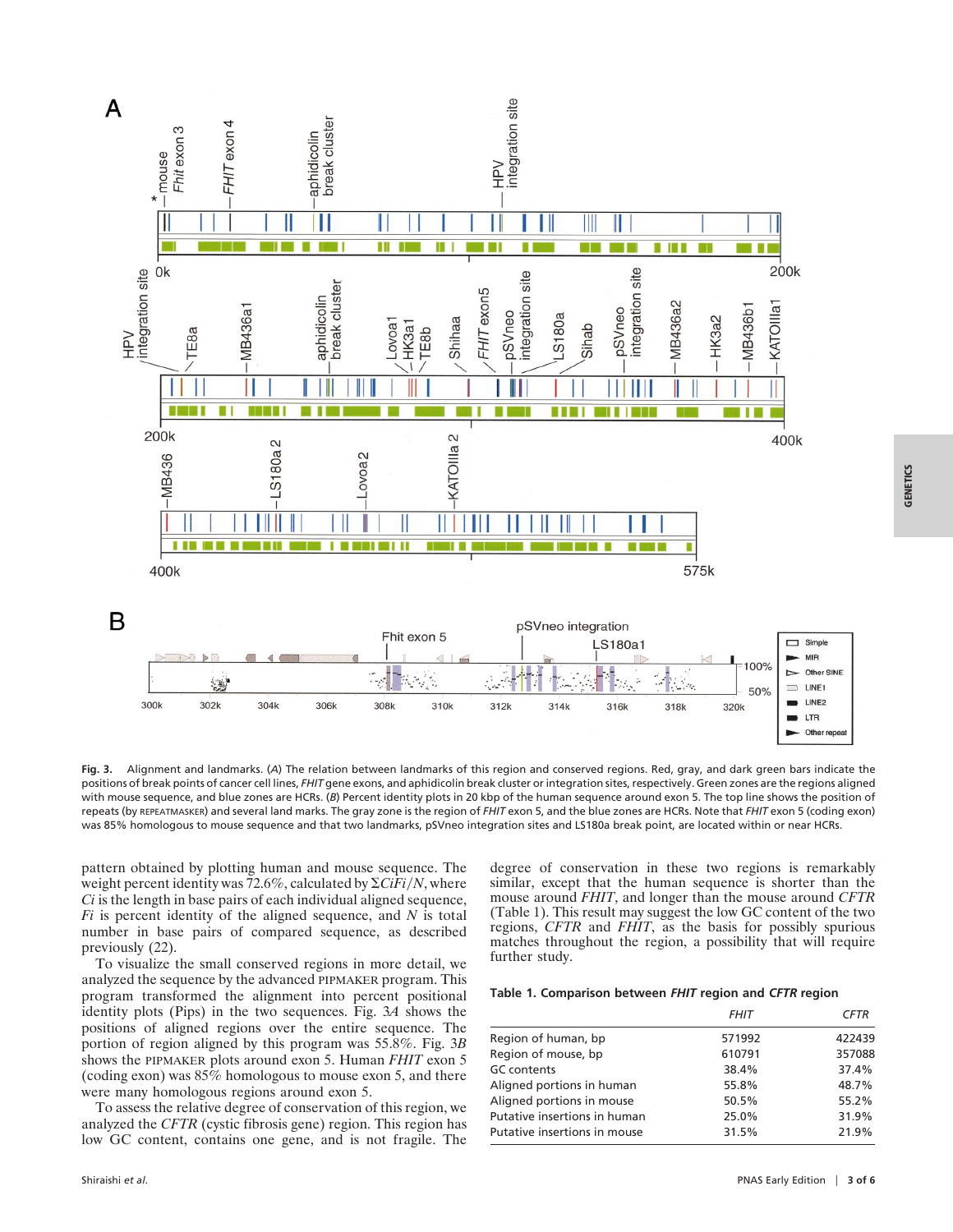| Length, bp          |                       |                     | Length, bp            |
|---------------------|-----------------------|---------------------|-----------------------|
| Fra14A2             | (percent of sequence) | FRA3B               | (percent of sequence) |
| <b>SINEs</b>        | 32,995 (3.9%)         | <b>SINEs</b>        | $(8.8\%)$<br>50,364   |
| B <sub>1s</sub>     | $(0.9\%)$<br>7.947    | <b>ALUs</b>         | $(5.9\%)$<br>34,004   |
| $B2-B4$             | 21,009 (2.5%)         | <b>MIRs</b>         | $(2.9\%)$<br>16,360   |
| Ids                 | 454 (0.1%)            |                     |                       |
| <b>MIRs</b>         | $3.585$ $(0.4\%)$     |                     |                       |
| <b>LINEs</b>        | 178,340 (20.9%)       | <b>LINEs</b>        | 104,847 (18.3%)       |
| LINE <sub>1</sub>   | 175,677 (20.6%)       | LINE <sub>1</sub>   | 84,392 (14.8%)        |
| LINE <sub>2</sub>   | $2,633$ $(0.3\%)$     | LINE <sub>2</sub>   | 18,314 (3.2%)         |
| <b>LTR</b> elements | 57,121 (6.7%)         | <b>LTR</b> elements | 46,145<br>$(8.2\%)$   |
| <b>MaLRs</b>        | 30,313 (3.6%)         | <b>MaLRs</b>        | 17,198<br>$(3.0\%)$   |
| Retroviral          | 16,336 (1.9%)         | Retroviral          | $(2.0\%)$<br>11,374   |
| MER4_group          | 370 (0.0%)            | MER4_group          | 12,195<br>$(2.1\%)$   |
| <b>DNA</b> elements | 7,312 (0.9%)          | <b>DNA</b> elements | 26,882 (4.7%)         |
| MER1_type           | 5,325 (0.6%)          | MER1_type           | $(2.3\%)$<br>13,182   |
| MER2_type           | $1,830(0.2\%)$        | MER2_type           | $(1.9\%)$<br>10,885   |
| <b>Mariners</b>     | $(0.0\%)$<br>0        | <b>Mariners</b>     | $(0.3\%)$<br>1,515    |
| Unclassified        | $1,802$ $(0.2\%)$     | Unclassified        | $(0.0\%)$<br>0        |
| Total repeats       | 277,570 (32.6%)       | Total repeats       | 228,238 (39.9)        |

**Table 2. Occurrence of individual repetitive elements within the** *FRA3B* **and** *FRA14A2* **sequences**

We hypothesized that there might be well-conserved sequences underlying fragility, specificity of splicing mechanisms, or other functions in the large *FHIT* introns. Such sequences should exhibit higher conservation than non-functional sequences. We extracted regions in the human sequence that we considered to be highly conserved (HCR) by a strong hit computer program. Specifically, we chose regions that align without a gap for at least 100 bp and with at least 70% nucleotide identity. These criteria gave 171 HCR segments of total length 26,851 bp. We searched for sequence homologies of HCRs against the GenBank and htgs (high throughput genomic sequence) databases by BLASTN programs, but found no homologous sequences in the human genome, including at other common fragile sites, *FRA7G*, *FRA7H*, and *FRA16D*.

We also extracted a set of regions that was not highly conserved. Specifically, we removed from the human sequence all exons, regions masked by REPEATMASKER, and HCRs, then retained each remaining interval of at least 100 bp, leaving 575 sequences of total length 300,935 bp (non-HCR). We looked for differences in composition between HCRs and non-HCRs. In terms of nucleotide content, they were essentially indistinguishable. In the conserved regions, the fraction of A, C, G, and T nucleotides were 30.4%, 17.6%, 18.8%, and 33.2%, respectively, whereas in the non-conserved regions they were 30.0%, 17.9%, 19.4%, and 32.8%. Among hexamers, we noted that strings with all A, or As and one G, were common in the non-conserved regions but much less common in the conserved regions. Overall, the difference in hexamer content between conserved and non-conserved regions was not statistically significant.

There have been several reports about the relation between fragile regions and replication elements. Wang *et al.* (17) reported that there were MARs and topoisomerase II consensus sequences around aphidicolin-induced break points. Palin *et al.* (33) reported that there were many replication-related elements, such as replication origin consensus, autonomous replicating consensus, and scaffold attachment consensus sequences in an aphidicolin-sensitive hamster sequence. We looked for MARs by computer prediction software. The MAR FINDER software allows prediction of matrix attachment regions by analysis for several motifs: origin of replication, TG-rich sequence, and curved sequence (30). The software recognized 10 MAR candidates in the human and mouse *Fhit* sequences (Fig. 2), but the locations

of MARs were not conserved. For a more detailed analysis, further information about the structure of the DNA replication signals for mammalian cells is required.

To investigate whether the fragility of the human *FRA3B* locus is reflected in a higher rate of genomic deletions over evolutionary time, we determined the positions of potential deletions in each species. From the human and mouse sequences lying between successive aligned regions, we removed all segments masked by REPEATMASKER, with the exception of MIR and LINE2 elements, which are believed to have inserted before human–mouse divergence. Our working assumption was that segments that have inserted since human–mouse divergence would be detected by REPEATMASKER, and hence any other large difference between the sequences could be ascribed to deletion. According to this objective approach, there were 17 deletions of at least 1,000 bp in the lineage leading to humans, and 22 in the lineage leading to mice. The largest 2 of these were in humans, indicating a deletion of 4,062 bp corresponding to contemporary human positions 110,363– 117,298 and a deletion of 3,973 bp at 318,669–324,367. By comparison, in the shorter *CFTR* sequence (spanning 422,439 human bp, compared with 571,992 bp for the *FHIT* alignments) there were apparently 26 deletions of at least 1,000 bp in the human lineage, but only 10 in the mouse lineage. Thus, we concluded that fragility of *FRA3B* is not reflected by an unusual tendency to suffer deletions over evolutionary time.

**Comparison of Repetitive Elements.** In the murine *Fra14A2* locus, long interspersed nuclear elements (LINE, L1, and L2), short interspersed nuclear elements (B1 and MIR), elements with long terminal repeats (HERVs and MalRVs), and DNA transposons (mariner and MER) were spread throughout the region, as in the *FRA3B* region. Total interspersed repeats represented 32.6% of the sequenced region. The repeat contents of the mouse and human loci are summarized in Table 2.

Fig. 4 shows the distribution of the LINE and SINE repeats in 50-kbp intervals of mouse and human sequence. In the entire orthologous region, there are 86 and 155 LINE1 elements in the murine and human loci, respectively. Almost all of the LINE1 elements were inserted after divergence of the human and mouse ancestor, because these elements disrupt the alignment. It is surprising that the length of intron 4 was conserved, despite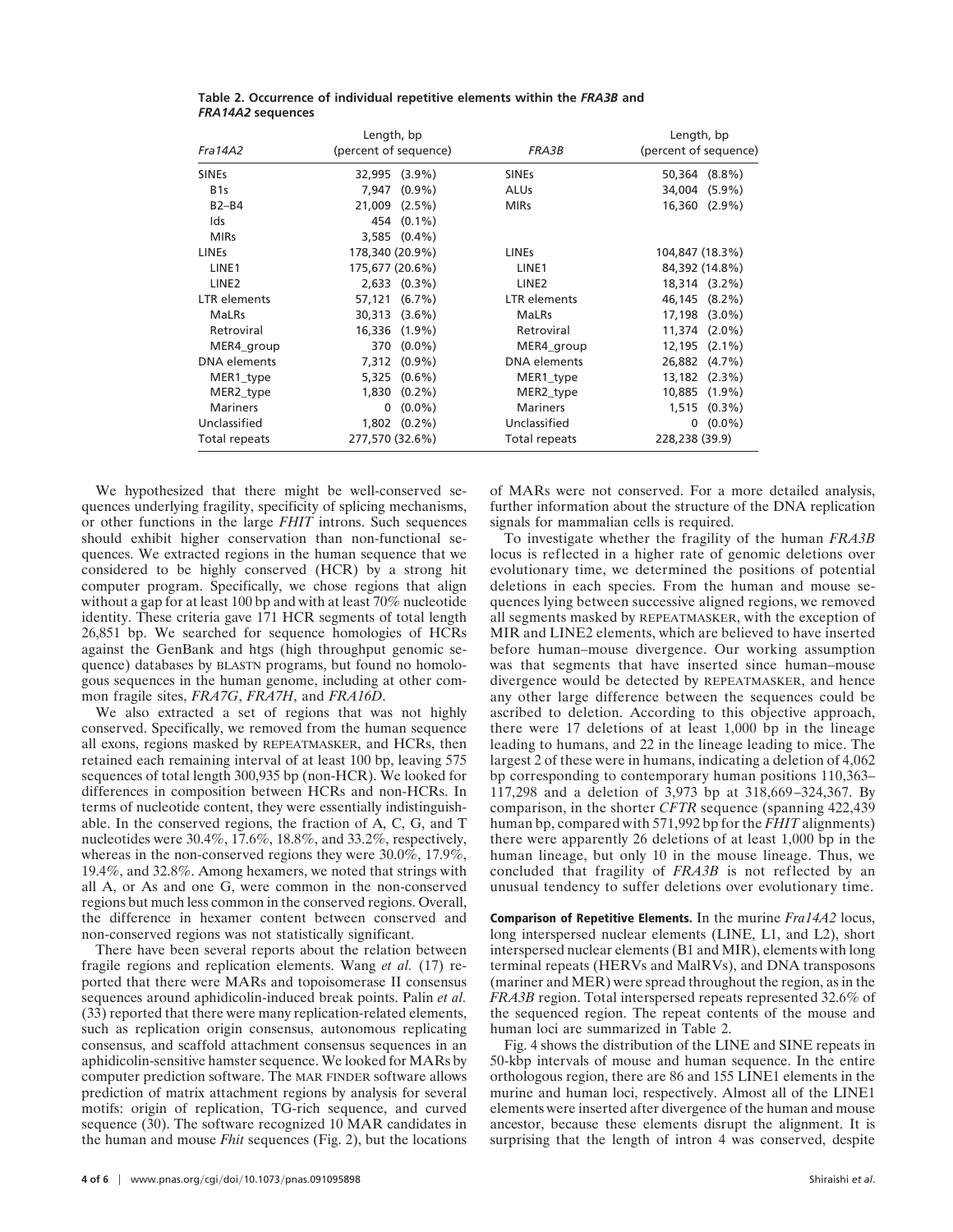

**Fig. 4.** The distribution of the repetitive elements in mouse and human sequences. LINE included LINE1 and LINE2 elements. Mouse SINEs included B1s, B2-B4, and ID repeats, and human SINEs included Alu and MIR repeats.

insertion of numerous repetitive elements after divergence of human and mouse.

**The Exon Structure of the Fhit Gene.** Batzoglou *et al.* (34) have reported that intron length was not conserved in 1,196 orthologous human and mouse gene pairs. In this study, mouse *Fhit* has a large intron 4 (308 kbp) with a size similar to human intron 4 (285 kbp).

Pekarsky *et al.* (25) reported that the mouse *Fhit* gene had a unique exon 3 that contained a start codon in addition to the exon 5 start codon; nevertheless, the major transcript of the mouse *Fhit* gene was an alternatively spliced isoform without exon 3. Thus, the exon 5 start codon was generally used, as observed for human *FHIT*. We found a sequence corresponding to mouse *Fhit* exon 3 in the human genome by comparing the two sequences. Fig. 1 shows the exon-intron structure of *Fhit* genes of human and mouse. The mouse *Fhit* exon 3 has no homology to the human exon 3, but has 70% homology to the human sequence at the corresponding position (asterisk of Fig. 1). These results suggested that the human *FHIT* gene changed exon structure during evolution. We designed specific primers for this ancient human exon 3 and performed reverse transcription (RT)-PCR by using RNA from human cell lines, but were unable to detect transcription of this fossil (or ancient) human exon 3.

**Fra14A2**y**Fhit Landmarks.** The RENCA cell line had been demonstrated to exhibit a homozygous deletion of *Fhit* exon 5 (25). To localize more precisely the end points of the deletion, we used the sequence around exon 5 to design sets of primer pairs spanning the region for use in PCR analysis of RENCA DNA. We were able to assign the two break point regions to a region small enough ( $\approx$ 1 kbp) to allow end point sequencing by inverse PCR. Unfortunately, the RENCA break in intron 5 is within or adjacent to LINE sequence, so we were unable to do inverse PCR to obtain the sequence adjoining the LINE element. The RENCA break point located in intron 4 was successfully characterized by inverse PCR. The RENCA DNA was cut with *Alu*I and circularized. Nested PCR amplification was performed, and a single PCR product was generated and sequenced. Primers were designed from the sequence from the other side of the deletion, and we were able to map it, by PCR, to BAC clone 167E2. Thus, one allele of RENCA exhibits a deletion from 20.6 kbp  $5'$  of exon  $5$  to a region near exon  $6$ (Fig. 1).

Cancer cell deletion or translocation break points, aphidicolin break clusters, and several integration sites have been precisely mapped in human *FRA3B* (8, 9). These landmark sequences have been examined for specific features, but specific DNA sequences were not associated with cancer cell break points, aphidicolin break points, or several integration sites.

Fig. 3*A* shows the relation between landmarks of this region and HCRs. The sequence at the distal aphidicolin break cluster had 58% homology with corresponding mouse sequence, a level of homology that hovers just above background level, and was located near an HCR. There was no mouse sequence corresponding to the aphidicolin proximal break cluster. There were also no sequences corresponding to HPV integration sites in the mouse genome. One pSVneo integration site had 70% homology to mouse sequence and was near an HCR. Among previously identified cancer cell break points (8, 9), seven had corresponding sequence in the mouse genome. The Lovoa2 break point was located in an HCR. The homologies of six other break points were at background level. But the break points of LS180a1, Sihaa, and MB436a2 were located near HCRs  $\left($  < 1,000 bp away). The break points HK3a1, HK3a2, MB436a2, and TE8b were located in repetitive elements that had no corresponding repeats in the mouse genome, and the break points KATOIIIa2, Lovo1a1, MB436a1, and TE8a were located in human unique sequence (8, 9). As for murine fragile site landmarks, one break point of RENCA was located in a LINE1 repeat and the other was located in mouse unique sequence  $\leq 500$  bp from an HCR. Thus, five cancer cell break points, an integration site, and an aphidicolin break cluster were located within or near HCRs. Previous studies had shown that many break points of cancer cell lines were located within or near LINE 1 repetitive elements (8, 9); this study has shown that positions of such repetitive elements were not conserved.

## **Conclusions**

Fragile sites have been reported in mouse, rat, hamster, cow, cat, and dog (35–40). They appear to be inherent and universal structures of the mammalian genome. However, the understanding of fragility is still incomplete. This study, an attempt to further our understanding of common fragile sites by use of orthologous sequence comparison, revealed interesting features of the FRA3B/Fra14A2 orthologous region. Both region were characterized by low GC content, and the frequency of insertion/deletion change within these fragile regions was apparently not elevated during evolution. Thus, these regions are stable over evolutionary time, even though they are highly recombinogenic when on inhibition of DNA replication. The region exhibited unusual HCRs: five cancer cell break points, one pSVneo integration site, and one aphidicolin break cluster were located within or near HCRs, suggesting that the HCRs could have important roles in fragility-associated chromosome alterations. Comparison of other fragile region orthologs will be needed to confirm and extend our knowledge of the importance of conserved features of common fragile regions.

This research was supported by National Cancer Institute Grants PO1- CA77738 and HG02238 and Cancer Center Support Grant CCSG-CA56036. L.B. was supported by U.S. Public Health Service Training Grant T32-CA09678 from the National Cancer Institute.